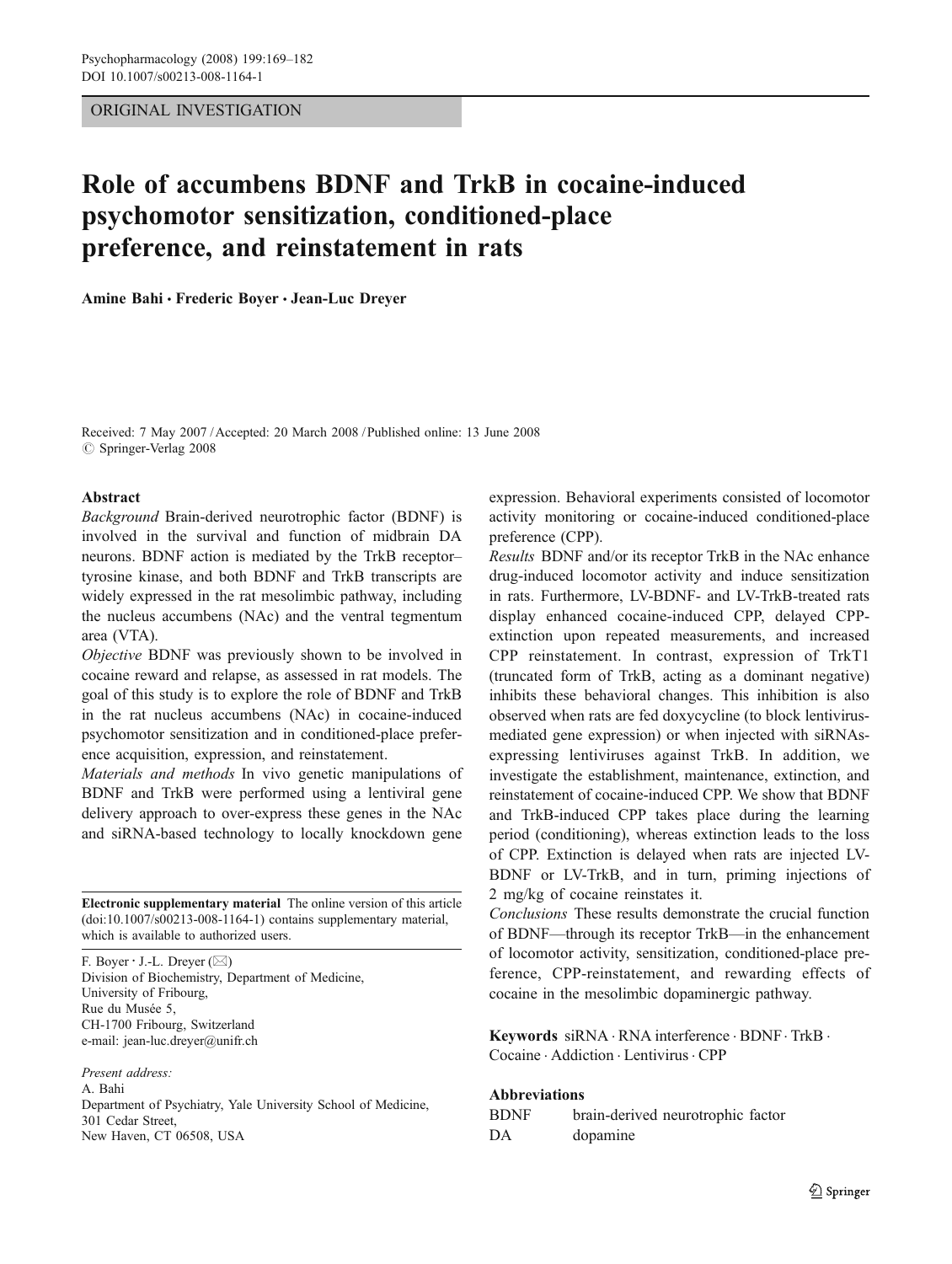| <b>GFP</b>     | green fluorescent protein               |
|----------------|-----------------------------------------|
| <b>HEK293T</b> | human embryonic kidney 293T cells       |
| <b>NAc</b>     | nucleus accumbens                       |
| <b>NGF</b>     | nerve growth factor                     |
| qRT-PCR        | quantitative real-time polymerase chain |
|                | reaction                                |
| shRNA          | short hairpin RNA                       |
| siRNA          | small interference RNA                  |
| <b>TH</b>      | tyrosine hydroxylase                    |
| Trk            | receptor-tyrosine kinase                |
| uPA            | urokinase-type plasminogen activator    |
| VTA            | ventral tegmental area                  |
|                |                                         |

## Introduction

Psychostimulant exposure induces transient increases in brain-derived neurotrophic factor (BDNF) signaling and increases expression of its receptor TrkB in the dorsal striatum (Meredith et al. 2002; Meredith and Steiner 2006). Cocaine induces TrkB-mediated signaling in the nucleus accumbens (NAc; Berhow et al. 1995). Furthermore, acute cocaine administration increases striatal expression of a specific BDNF4 splice variant up to fivefold, not observed upon chronic administration, suggesting a role of specific BDNF promoter regions and regulatory sequences in stimulatory-induced alterations in BDNF expression (Liu et al. 2006; Pu et al. 2006). Administration of BDNF prevents biochemical and morphological changes associated with chronically administered cocaine and morphine, whose rewarding effects are mediated by the activation of dopamine neurons (DA) in the nucleus accumbens (NAc). BDNF has been implicated in mediating cue-induced cocaine craving and was found to enhance responding for cues associated with natural rewards (Bolaños and Nestler 2004), possibly through sustained increases in BDNF levels within the VTA, NAc, and amygdala (Grimm et al. 2003). Furthermore, BDNF injections into the VTA or NAc enhances cocaine sensitization and conditioned reinforcement (Horger et al. 1999). In addition, BDNF is responsible for inducing normal expression of D3 dopamine receptors in the NAc shell (Guillin et al. 2001), regulating cellular signaling pathways activated by cocaine, and preventing drug-induced morphological changes in the DA system. Recent studies, using localized inducible BDNF knockout in mice, showed that BDNF originating from NAc neurons was necessary for maintaining increased cocaine self-administration. These findings suggest that dynamic induction and release of BDNF from NAc neurons during cocaine use promotes the development and persistence of addictive behavior (Graham et al. 2007). In addition, BDNF and NT3 potently influence behavioral sensitization to cocaine and the regulation of dopaminergic transmission to the NAc (Martin-Iverson and Altar 1996; Pierce et al. 1999). Behavioral studies have shown that heterozygous BDNF knockout throughout the brain delays the development of cocaine sensitization (Horger et al. 1999; Messer et al. 2000) and attenuates the rewarding effects of cocaine in conditioned-place preference (Hall et al. 2003). As BDNF is implicated in synaptic plasticity, primarily through its receptor TrkB (Bibel and Barde 2000; Bonhoeffer 1996; Kryl et al. 1999; Patapoutian and Reichardt 2001; Thoenen 2000), BDNF-mediated neuroadaptations in mesolimbic areas are therefore probably involved in the persistent cocaine seeking induced by exposure to drug cues after withdrawal (Lu et al. 2004).

In this report, we evaluate the role of BDNF and its receptors TrkB or TrkT1 in behavioral adaptations to cocaine by means of lentivirus-mediated gene transfer. Lentiviral vectors are known to maintain ectopic gene expression for a long period of time and to infect neurons efficiently. Therefore, our approach aims at locally modifying gene expression levels, overexpressing or silencing BDNF or TrkB in the NAc. Lentiviruses expressing BDNF, TrkB, or TrkT1 or lentiviruses expressing TrkB-specific siRNAs were stereotaxically injected into the NAc, and behavioral changes in response to cocaine were monitored. We show that BDNF and TrkB activation significantly contributes to cocaine-induced locomotor activity and conditionedplace preference (CPP), delayed extinction, and increased CPP reinstatement, and we discuss the mechanisms implicated in this adaptation.

#### Materials and methods

Lentiviral construction

#### *LV-BDNF*

The rat BDNF cDNA was amplified by reverse transcription using specific primers and Superscript II RNaseH Reverse Transcriptase according to the manufacture's instructions (Invitrogen, Switzerland). The total RNA was prepared from rat NAc of cocaine-treated animals. The cDNA was then polymerase chain reaction (PCR) amplified and tagged with the two following primers: 5′-CGC GGG ATC CAT GAC CAT CCT TTT CCT T-3′ and 5′-GCC GCT CGA GCT ACA GGT CCT CCT CTG AGA TCA GCT TCT GTC TTC CCC TTT TAA T-3' (restriction sites are underlined). The forward primer contains a *BamHI* restriction site followed by the 5′ rat BDNF cDNA-specific sequence; the reverse primer contains the 3′ rat BDNF cDNA-specific sequence, a Myc tag (sequence in bold), a stop codon, and an *XhoI* restriction site.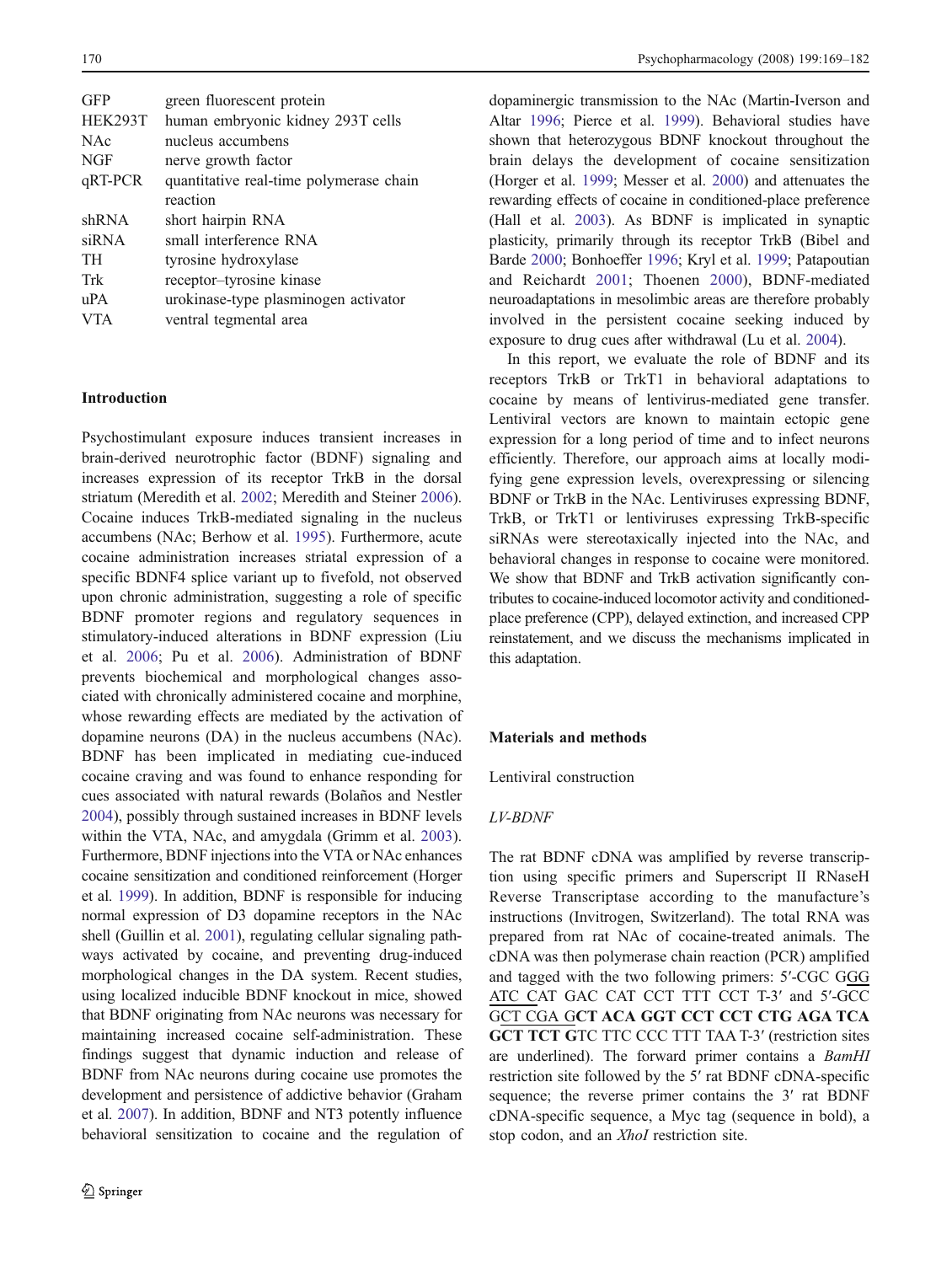#### *LV-TrkB and LV-TrkT1*

The rat TrkB and its truncated form TrkT1 were amplified by PCR using specific primers and plasmids holding these cDNAs (pEF/BOS-TrkB-Flag and pEF/BOS-TrkT1-Flag, respectively, kindly provided by Prof. E. Castren, University of Helsinki, Finland). The forward primer used for both genes was 5′-CGC GGG ATC CA TGT CGC CCT GGC CGA GG-3′. The TrkB-Flag reverse primer: 5′-GCC GCT CGA GCT AGC CTA GGA TGT CCA G-3′. The TrkT1 reverse primer: 5′-GCC GCT CGA GCT ACC CAT CCA GGG GGA T-3′. The forward primer contains a *BamHI* restriction site followed by the 5′ rat TrkB/T1 cDNA-specific sequence, the reverse primers an *XhoI* restriction site (restriction sites are underlined). The PCR products (BDNF, TrkB and TrkT1) were digested with *BamHI*/*XhoI* and cloned into pTK431 previously digested with the same enzymes. The resulting vectors (pTK431-BDNF, pTK431- TrkB and pTK431-TrkT1) were then sequenced to check for mutation absence, amplified, and used for lentiviral production as described below. The green fluorescent protein (GFP) expression vector pTK433 (Bahi et al. 2004a, b, 2005a, b, 2006) was used as a control vector.

## *LV-siRNAs*

To knockdown TrkB and TrkT1 expression in vitro and in vivo, three targets were designed according to the rat TrkB mRNA sequence. The following targets within the TrkB sequence were selected, based on Hannon's design criterion (http://katahdin.cshl.org:9331/RNAi/html/rnai.html): first target, bp 5–27; second target, bp 2,438–2,460; third target, bp 1,500–1,522. To each oligo, an *XhoI* restriction site was added at 3′ and a U6-3′-specific 15-mer at 5′. Using the pSilencer 1.0-U6 (Ambion, UK) as a template and a U6 promoter-specific forward primer containing a *BamHI* restriction site (GCG GAT CCC GCT CTA GAA CTA GTG C), each siRNA target was added to the mouse U6 promoter by PCR. The PCR conditions were highly stringent to avoid mutations within the targets. The following PCR program was performed: 120 s at 94°C (initial denaturation) followed by 94 $\degree$ C for 45 s, 64 $\degree$ C for 45 s, and 72 $\degree$ C for 45 s, repeated for 35 cycles. The PCR reaction contained 4% dimethyl sulfoxide (Sigma, Switzerland). The PCR product was digested with *BamHI* and *XhoI*, cloned into similar sites into pTK431 and sequenced to verify the integrity of each construct.

The vector plasmids (either pTK433-GFP, pTK431- BDNF, pTK431-TrkB, pTK431-TrkT1, or pTK431- U6-Trk-siRNAs), together with the packaging construct plasmid pΔNRF and the envelope plasmid pMDG-VSV-G, were co-transfected into HEK293T cells to produce the viral particles (Bahi et al. 2004a, b, 2005a, b, 2006). The

viral titers were determined by p24 antigen measurements (KPL, USA) after concentration by mean of ultracentrifugation. For the in vivo experiments, the different viral stocks were matched for viral particle content and used at 0.2 mg/mL of p24.

In vitro BDNF, TrkB, and TrkT1 transcript uantification assays

The efficiency of the LV-BDNF, LV-TrkB, and LV-TrkT1 was tested in vitro by infection of HEK293T cells. HEK293T cells were plated at  $1 \times 10^5$  per well in six-well plates. The next day, lentivirus stocks were mixed with 10 μg/mL Polybrene (Sigma, Switzerland), incubated for 30 min at room temperature, added to the cells, and incubated at 37°C with or without 30 ng/mL doxycycline (Sigma, Switzerland). After 48 h, the medium was replaced with normal growth medium supplemented with 10% fetal calf serum and  $1 \times$  penicillin/streptomycin (with or without 30 ng/mL doxycycline), and cells were left for a further 48 h. Cells were then collected and used for total RNA isolation (for real time PCR). Infections with the different lentiviruses were carried out as follows:

- (1) *In vitro doxycycline regulation*: cells were infected using 0, 2, 4, or 8  $\mu$ L of the LV-BDNF, LV-TrkB, or LV-TrkT1 stock. In addition, each well was coinfected with 4 μL of LV-CD81 and 4 μL of LV-uPA (Bahi et al. 2004a, b, 2005a, b, 2006), doxycycline regulatable lentiviruses used as controls under each condition. One part of the cells was incubated in the presence of 30 ng/mL doxycycline and the other part without doxycycline.
- (2) *In vitro silencing of TrkB/TrkT1*: cells were infected with 4 μL each of LV-TrkB, LV-TrkT1, LV-CD81, and LV-uPA stocks, either alone or together with 2 μL of either, respectively, LV-Trk-siRNA1, LV-Trk-siRNA2, or LV-Trk-siRNA3, or with 2 μL of all three targets together (mix of LV-Trk-siRNA1, LV-Trk-siRNA2, and LV-Trk-siRNA3). After 96 h, cells were collected for RNA extraction, mRNA was quantified by quantitative real-time (qRT)-PCR and normalized against GAPDH (Bahi et al. 2005a, b).

## RT-PCR and quantification of BDNF, TrkB, and TrkT1 transcripts expressed in the NAc

For qRT-PCR, primer sets for rat, BDNF, TrkB, TrkT1, GAPDH, beta-actin, uPA, and CD81 were designed to amplify 100- to 200-bp products, using PRIMER3 software: (http://frodo.wi.mit.edu/cgi-bin/primer3/primer3\_www.cgi).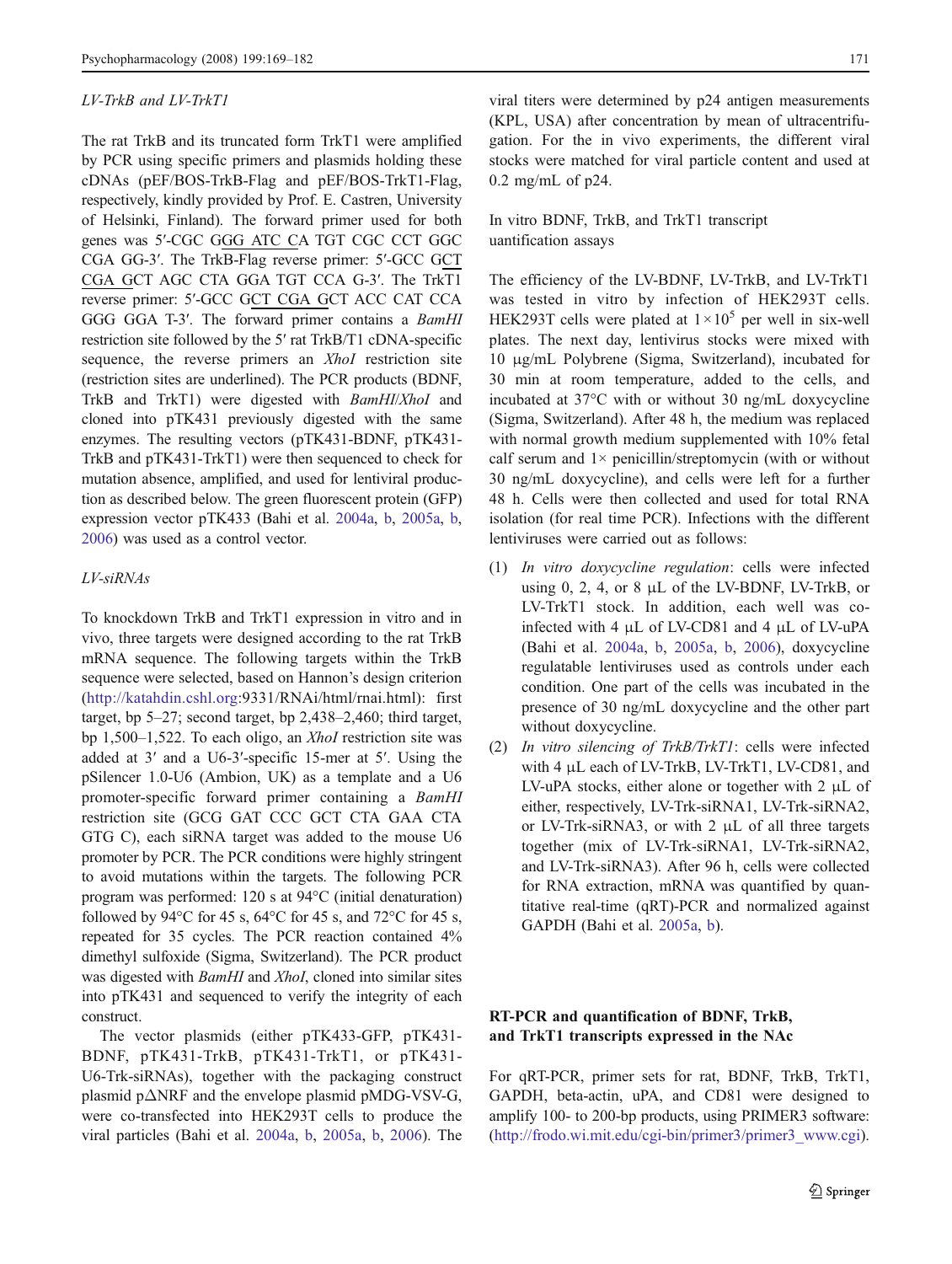The following specific primer pairs were used: BDNF: 5′- GGT TCG AGA GGT CTG ACG AC-3′ and 5′-CAA AGG CAC TTG ACT GCT GA-3′; TrkB: 5′-CCT CGT CGG AGA AGA TCA AG-3′ and 5′-CGT GGT ACT CCG TGT GAT GT-3′; TrkT1: 5′-AGC AGC CCT GGT ATC AGC TA-3′; GAPDH: 5′-ATG ACT CTA CCC ACG GCA AG-3′ and 5′-CAT ACT CAG CAC CAG CAT CAC-3′; beta-actin: 5′-AGC CAT GTA CGT AGC CAT CC-3′ and 5′-CTC TCA GCT GTG GTG GTG AA-3′; uPA: 5′-CAG ATC CGA TGC TCT TAG CC-3′ and 5′-TAG AGC CTT CTG GCC ACA CT-3′; CD81: 5′-TGA TCC TGT TTG CCT GTG AG-3′ and 5′-CAG TTG AGC GTC TCA TGG AA-3′. GAPDH was used as endogenous control for normalization. Total RNA was extracted from the HEK293T cells (for in vitro quantification) and from the NAc of brains of cocainetreated rats (for in vivo quantification) using TRIzol Reagent (Invitrogen, Switzerland) including an RNase-free DNase step according to the manufacturer's instructions. RNA was quantified by spectrophotometry and its integrity verified by agarose gel electrophoresis as visualized with ethidium bromide staining. First-strand cDNA was generated from 2 μg of total RNA and Oligo( $dT_{12-18}$ ) primer with the Superscript II RNaseH Reverse Transcriptase kit according to the manufacturer's instructions (Invitrogen, Switzerland) in a total volume of 20  $\mu$ L. The reaction product was used for quantitative RT-PCR using the RT-PCR iCycler according to the manufacturer's instructions (Bio-Rad, Switzerland). Briefly, cDNA preparation (5 μL), 0.5 μM of forward and reverse primers, and 10 μL of IQ SYBR Green Supermix (Bio-Rad) in a total volume of 20 μL was applied, and PCR was performed as follows: 3 min at 95°C (initial denaturation), 20°C/s temperature transition rate up to 95°C for 45 s then 45 s at 64°C, repeated 40 times (amplification). The PCR reaction was evaluated by melting curve analysis and by checking the PCR products on 2% agarose gel.

The PCR cycle number at which each assay target reached the threshold detection line was determined ("threshold cycles", Ct value). The Ct of each gene was normalized against that of GAPDH. To determine the linearity and detection limit of the assay, cDNA samples were amplified for successive tenfold dilutions in a series of RT-PCRs, using duplicate assays on each dilution, so that the correlation coefficient could be calculated from the standard curve of Ct values. Comparisons were made between cocaine and saline groups, and significance was calculated using two-tailed Student's *t* test, and the level of statistical significance was set at  $p < 0.05$ . Data were expressed as mean $\pm$ SEM. The  $\Delta$ Ct for each candidate was calculated as  $\Delta$ Ct= [Ct(candidate) – Ct(GAPDH)]. The relative abundance of each target in each protocol can be calculated as the ratio between treated and untreated samples (Bahi et al. 2004a, b, 2005a, b, 2006).

#### Animal handling and drug delivery protocols

Animals used in these experiments were male Wistar rats weighing 225–250 g. All animal experiments were carried out in accordance with the guidelines and regulations for Animal Experimentation, BAG, Bern, Switzerland. The animals were housed three per cage in clear plastic cages with wire grid lids. Access to food and water was unrestricted. The rats were kept in the animal facility maintained on a 12-h light/12-h dark cycle (lights off at 7 A.M.).

*Stereotaxic surgery* Stereotaxic surgery and injection of the lentiviral vectors were performed according to previous publications (Bahi et al. 2004a, b, 2005a, b). Briefly, rats  $(n=9$  per group) were bilaterally injected into the NAc with a total of 4 μL of concentrated lentiviral stock (0.2 mg/mL of p24, corresponding to  $8 \times 10^9$  IU/mL). Seven groups (*n*= 9 per group) were prepared as follows: LV-GFP; LV-BDNF; LV-TrkB; LV-BDNF+LV-TrkB; LV-TrkT1; LV-TrkB+ LV-siRNAs; LV-BDNF+LV-TrkB+LV-Trk-siRNAs. All injections were performed bilaterally at the following coordinates, as calculated from the bregma and the dura mera: anterior +1.4, lateral ±1.6, ventral −6.8 (Paxinos and Watson 1998). After surgery, animals were left for recovery for 7 days.

Experiment 1: LV–BDNF- and LV-TrkB-induced locomotor activity upon cocaine treatment

One week after surgery, locomotor activity was monitored in MED-OFA-RS cages (MED Associates, USA) during the dark cycle in daily sessions over 15 days, according to previously published procedures (Bahi et al. 2004a, b, 2005a, b, 2006). The rat was injected with 0.9% saline solution and placed into the activity-monitoring cage for a 30-min baseline. After a 30-min period, the session automatically paused, and during this interval, each subject received cocaine–HCl (15 mg/kg, i.p.) and was then placed back into the locomotor activity-monitoring cage for a further 60 min. Animals were fed 5% sucrose in drinking water for 5 days (*Session A, days 1*–*5*), then 0.02% doxycycline and 5% sucrose in water for a further 7 days (*Session B, days 6*–*12*), then again 5% sucrose for seven more days (*Session C, days 13*–*19*).

At the end of each behavioral session, three animals were killed by decapitation to assess the efficiency of the BDNF, TrkB, and TrkT1 mRNAs expression in vivo. Brains (*n*=3) were dissected out, the NAc region was isolated, and total RNA was extracted using TRIzol Reagent according to the manufacturer's guidance (Invitrogen, Switzerland). The isolated total RNA was used for transcript quantification by means of qRT-PCR.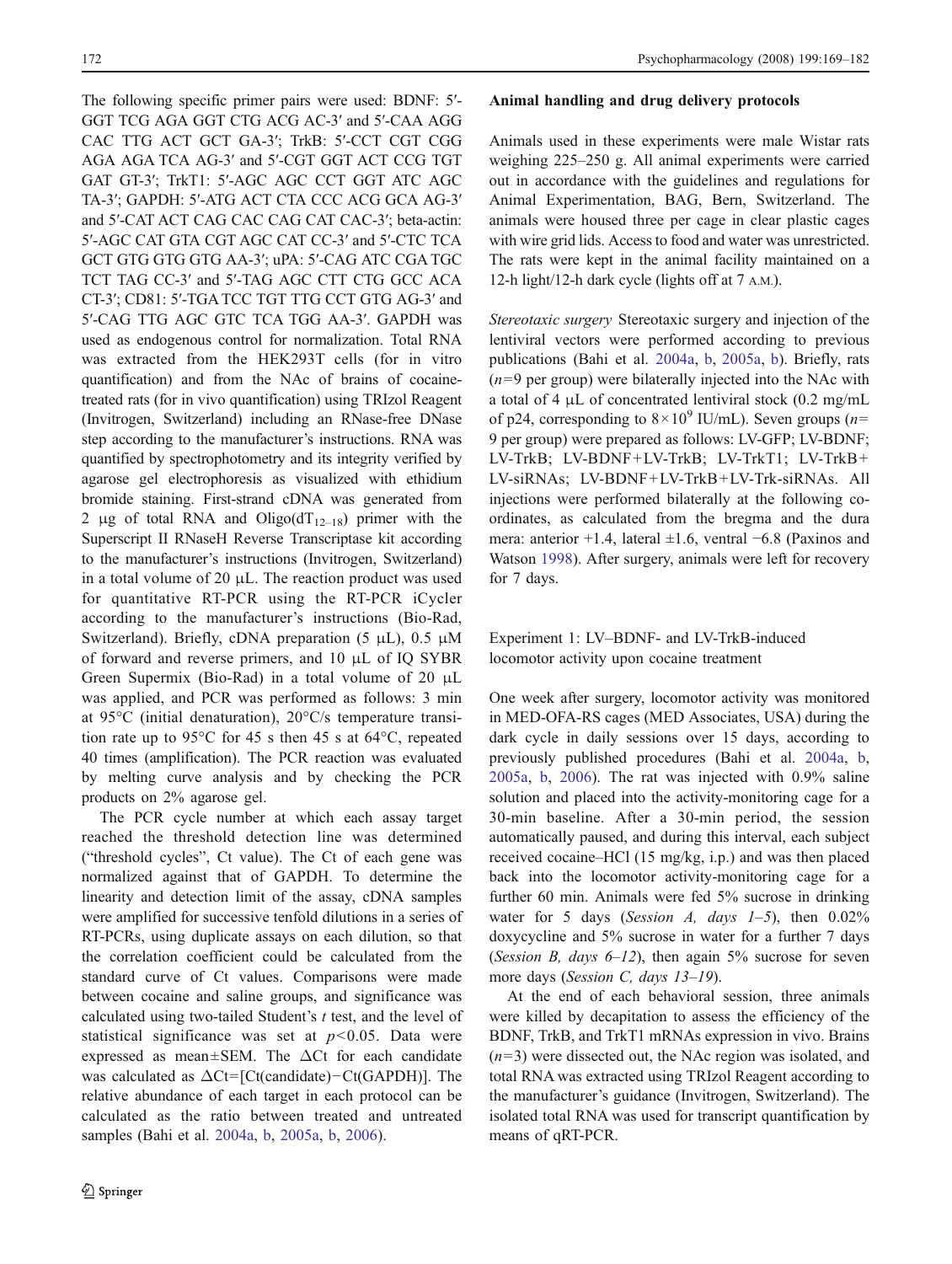Experiment 2: Cocaine-induced conditioned-place preference

Conditioned-place preference was performed as previously described (Mueller and Stewart 2000). Briefly, in the preconditioning period, the rat was allowed to move freely between two boxes (consisting of either wire grid or mesh floor) daily for 20 min for 3 days (days  $1-3$ ). On day 3, the time spent in each chamber was monitored and used to assess unconditioned preferences. Before conditioning, the rats were divided into two groups (*n*=18 per group). One group of rats received water supplemented with 5% sucrose and 0.02% doxycycline in drinking water during conditioning, the other group was fed only 5% sucrose. During the conditioning phase, the rat was injected with cocaine (5 or 20 mg/kg, i.p.; *n*=9 per group) on days 4, 6, and 8 and immediately confined into the mesh floor box for 20 min. On days 5, 7, and 9, the rat was injected with saline (1 ml/kg) and placed into the wire grid floor chamber for 20 min. During the conditioning phase, chambers were blocked by a guillotine door and were never communicating. On day 10, the post-conditioning "CPP" test was performed without drug treatment. Rats were placed between the two chambers with the guillotine door removed and allowed free access to the entire set-up. The time spent in each chamber was measured for 20 min. Drug-induced-place preference was expressed by post versus pre, which was calculated as: [(post-value)−(pre-value)], where post- and pre-values were the difference in time spent at the drug-conditioning site during post-conditioning and preconditioning periods, respectively.

Experiment 3: extinction by repeated testing

After conditioning and following the initial CPP test, rats underwent 20 min tests daily for 20 days. No injections were performed during this prolonged period of withdrawal from cocaine.

Experiment 4: reinstatement by priming using low dose of cocaine

The day after the last extinction trial, rats received a priming injection of saline (1 ml/kg), followed 24 h later, by a priming injection of cocaine (2 mg/kg, i.p.) and were placed between the two boxes with access to the entire set up for 20 min.

Experiment 5: maintenance of the CPP

After CPP, test rats (*n*=9 per group) underwent a 5-week period of withdrawal from cocaine. During this time, animals were not injected and not tested but were kept in

their home cages. After this period, rats were placed in a set up between the two boxes with free access to both compartments and measured for 20 min.

#### Immunohistochemistry

Brain sections were prepared for immunohistochemistry according to previously published procedures (Bahi et al. 2004a, b, 2005b, 2006). Briefly, rat brains were rapidly removed and frozen in isopentane at −30°C for 3 min and kept at –25°C. Coronal sections were cut at 14 μm in a cryostat (Leitz), placed on gelatinized glass slides, and airdried at room temperature for 20 min. Antigens were localized using the avidin–biotin–peroxidase technique. Slices were fixed in 4% *p*-formaldehyde for 15 min and washed three times with  $1 \times$  phosphate-buffered saline (PBS). Endogenous peroxidase activity was quenched with 2% hydrogen peroxide in water  $(H_2O_2)$  for 40 min at room temperature. Nonspecific binding was blocked for 30 min at RT in  $1 \times$  PBS containing  $1\%$  bovine serum albumin,  $1\%$ Triton X-100, and 3% normal goat serum. Sections were then rinsed and incubated overnight either with mouse monoclonal anti-Myc tag antibody (Abcam, UK; 1:500) to check for BDNF expression or with rabbit polyclonal anti-Flag tag antibody (Abcam, UK; 1:500) to check for TrkB expression. Antibodies were diluted in  $1 \times PBS$  containing 1% Triton X-100 and 1% normal goat serum. Sections were then washed three times with  $1 \times$  PBS and incubated for 45 min at room temperature with the biotinylated secondary antibodies, either goat anti-mouse immunoglobulin G for LV-BDNF slices (Vector Laboratories, USA; 1:500) or goat anti-rabbit immunoglobulin G for LV-TrkB slices (Sigma, Switzerland; 1:1,000). Sections were rinsed three times for 5 min in  $1 \times$  PBS at room temperature, followed by incubation in avidin–biotin complex (Vector Laboratories) in 1× PBS solution. After three rinses in  $1 \times$  PBS, all sections were developed in 0.025% 3,3′-diaminobenzidine-HCl (DAB) plus  $0.02\%$  H<sub>2</sub>O<sub>2</sub> for 10–15 min. Sections were then dehydrated, mounted in Eukitt permanent medium (VWR International, Switzerland) and examined with a Zeiss light microscope.

#### Statistical analysis

All data were expressed as means±SEM and analyzed using SPSS v11 software. The general design of locomotor activity ("Experiment 1") was a seven-level betweensubjects factor (LV-GFP, LV-BDNF, LV-TrkB, LV-BDNF+ LV-TrkB, LV-TrkT1, LV-TrkB+LV-siRNAs, and LV-BDNF+ LV-TrkB+LV-siRNAs)× repeated measures on the same subject during 19 days. Drug condition (saline vs. cocaine)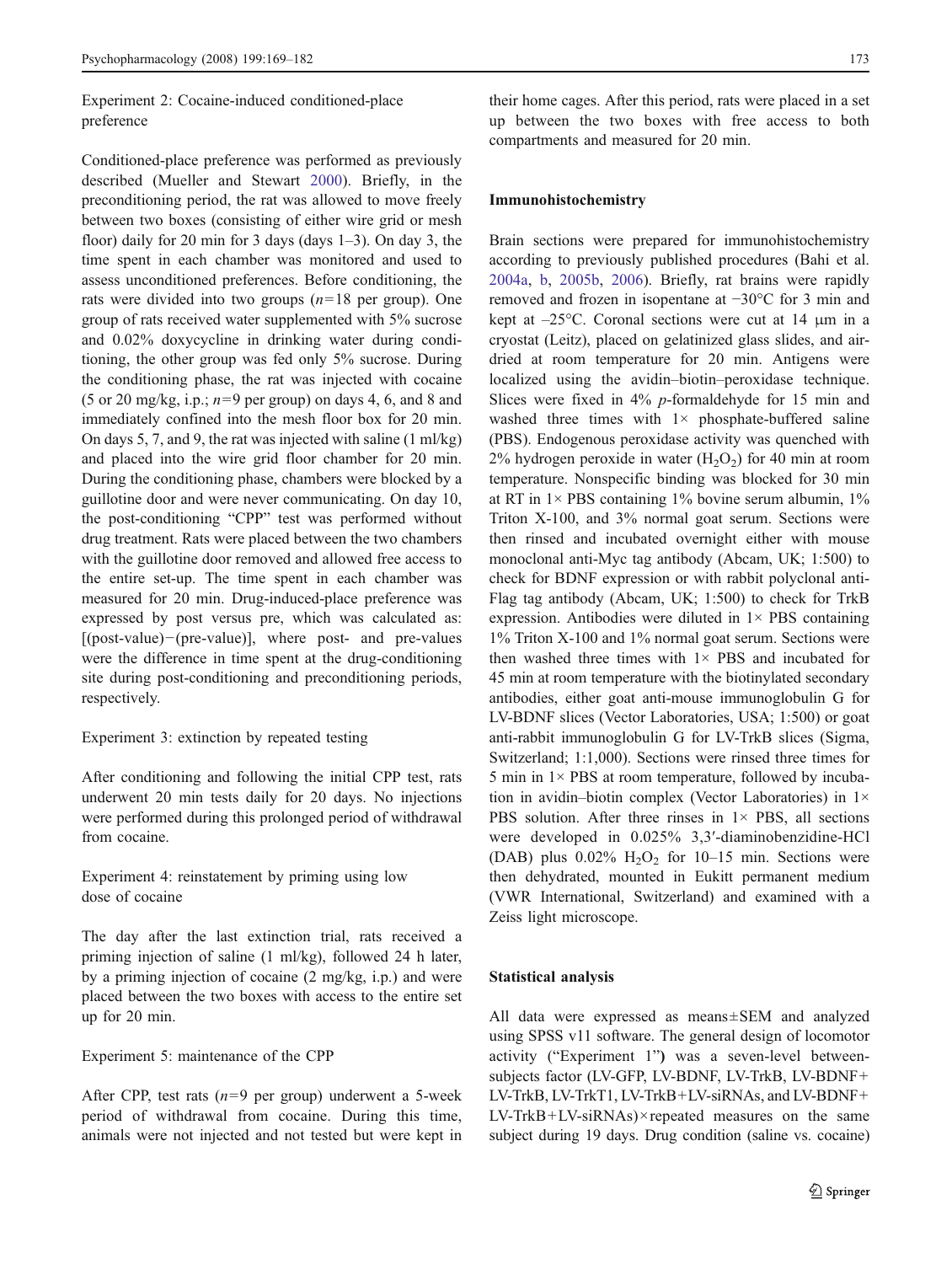and doxycycline treatment (session A vs. session B vs. session C) were added as within-subjects factors. For conditionedplace preference ("experiment 2"), extinction ("experiment 3"), reinstatement ("experiment 4") and maintenance of the CPP after withdrawal ("experiment 5"), a three-level between-subjects factor (LV-GFP, LV-BDNF and LV-TrkB)× repeated measures on the same subject during 20 days design was made (within-subjects factor for extinction). Cocaine treatment during conditioning (5 vs. 20 mg/kg) and doxycycline regimen were considered as between-subjects factors. Statistical data were analyzed using an analysis of variance (ANOVA). First, an over-all *f* test analysis was performed to identify significant differences among any of the group means. In case of statistically significant *f* ratio scores ( $p$ <0.05), a second analysis using Tukey test has been carried out, where sets of two groups at a time were compared, to specifically determine significant differences. Acceptable significance level was set at *p*<0.05.

## **Results**

Lentivirus expression in HEK293T cells and doxycycline regulation (data not shown)

Tetracycline-regulatable lentiviruses expressing BDNF (LV-BDNF) or its receptors TrkB or TrkT1 (LV-TrkB or LV-TrkT1) were generated (see "Materials and methods" section). HEK293T cells were infected with different concentrations of each lentivirus. Transcript levels were measured by means of qRT-PCR and normalized against βactin used as endogenous control. Infection of HEK293T cells with LV-BDNF induced a titer-dependent expression of BDNF-specific mRNA. Interestingly, expression of BDNF also induced a titer-dependent up-regulation of its receptor TrkB, but not its inactive TrkT1 receptor. Treatment of infected HEK293T cells with doxycycline (30 ng/mL) blocked BDNF expression in LV-BDNF-infected cells (as the virus is tetracycline-regulatable) and also produced a down-regulation of its corresponding TrkB receptor back to basal levels (changes are highly significant, *p*<0.01). Under these conditions, TrkT1 levels remain unchanged at very low initial levels of expression. Infection of HEK293T cells with LV-TrkB or of LV-TrkT1 also induced a titer-dependent expression of their mRNA, (but no significant expression of corresponding neurotrophins), which could be blocked by 30 ng/mL doxycycline. Infection with various titers of LV-BDNF, LV-TrkB, or LV-TrkT1 did not affect the expression of β-actin. Co-infection of various titers of LV-BDNF with another regulatable lentivirus (e.g., LV-CD81 or LVurokinase) did not affect expression of the control gene and its doxycycline-mediated regulation. Similar results were found with LV-TrkB or LV-TrkT1.

Three siRNAs-expressing lentiviruses, LV-siRNA1, LVsiRNA2, and LV-siRNA3, targeted against TrkB, have been generated and tested. HEK293T cells coinfected with LV-TrkB and LV-siRNA1, LV-siRNA2, or LV-siRNA3 displayed a 52%, 30%, and 65% reduction of TrkB mRNA, respectively, and when co-infected with a mix of all three silencers (LV-siRNAs), >93% silencing of TrkB mRNA could be achieved  $(p<0.01$  compared to control cells). LVsiRNA2 and LV-siRNA3 had no effects on TrkT1 mRNA expression in HEK293T cells infected with LV-TrkT1, whereas LV-siRNA1 produced ca. <45% of TrkT1. These siRNAs-expressing lentiviruses did not affect expression of other mRNAs, e.g., endogenous β-actin (data not shown).

Experiment 1: cocaine-induced locomotor activity mediated by overexpression of BDNF and TrkB

Seven groups of lentivirus-infected animals (see "Materials and methods" section, *n*=9 per group) were used for assessing the levels of BDNF or its receptors expression in the NAc, as measured by qRT-PCR (Figs. 1 and 2). First, behavioral evaluation was performed in three 5-day sessions: session A (no doxycycline, enabling full ectopic gene expression), session B (animals fed doxycycline, inducing ectopic gene suppression), and then session C (no doxycycline, recapitulating both gene expression of session A and initially observed behavior). Statistical analysis revealed significant interactions between all the factors: doxycycline × lentivirus  $(F_{(12,264)}=154.44; p<$ 0.001), doxycycline  $\times$  cocaine ( $F_{(2,264)}$ =664.26; *p*<0.001), cocaine × lentivirus  $(F_{(6,132)}=674.36; p<0.001)$ , and doxycycline × cocaine × lentivirus  $(F_{(12,264)}=125.74; p<$ 0.005). Chronic cocaine administration was continued daily throughout each session A, B, and C. This protocol enables for behavioral evaluation of effects of local gene expression changes on the very same animals (Bahi et al. 2004a, b, 2005a, b, 2006). A seven-level between-subjects comparison revealed a significant effect of groups, indicating that lentiviral injection has an effect on locomotor activity (*F*(39,320)=2898.32; *p*<0.0001)

When rats were injected with LV-GFP, there was an interaction between cocaine  $\times$  doxycycline  $(F_{(2,264)}=197.14;$  $p$ <0.001); within-subjects comparison indicated a significant effect of the drug, showing that cocaine induces a 6.9-fold increase in locomotor activity over saline (Fig. 1A and A'; saline vs cocaine  $F_{(2,24)}$ =18.98; *p*<0.01). Treatment with doxycycline slightly reduced this activity ratio to 5.7-fold.

By contrast, when rats were injected with LV-BDNF (cocaine  $\times$  doxycycline  $(F_{(2,264)}=433.38; p<0.001)$ , cocaine induced a 13.6-fold increase in locomotor activity, but this activation was only 7.5-fold when animals were fed doxycycline in drinking water  $(F_{(2,375)}=13.699; p<0.001)$ , turning off expression of ectopic BDNF (Fig. 1B'; within-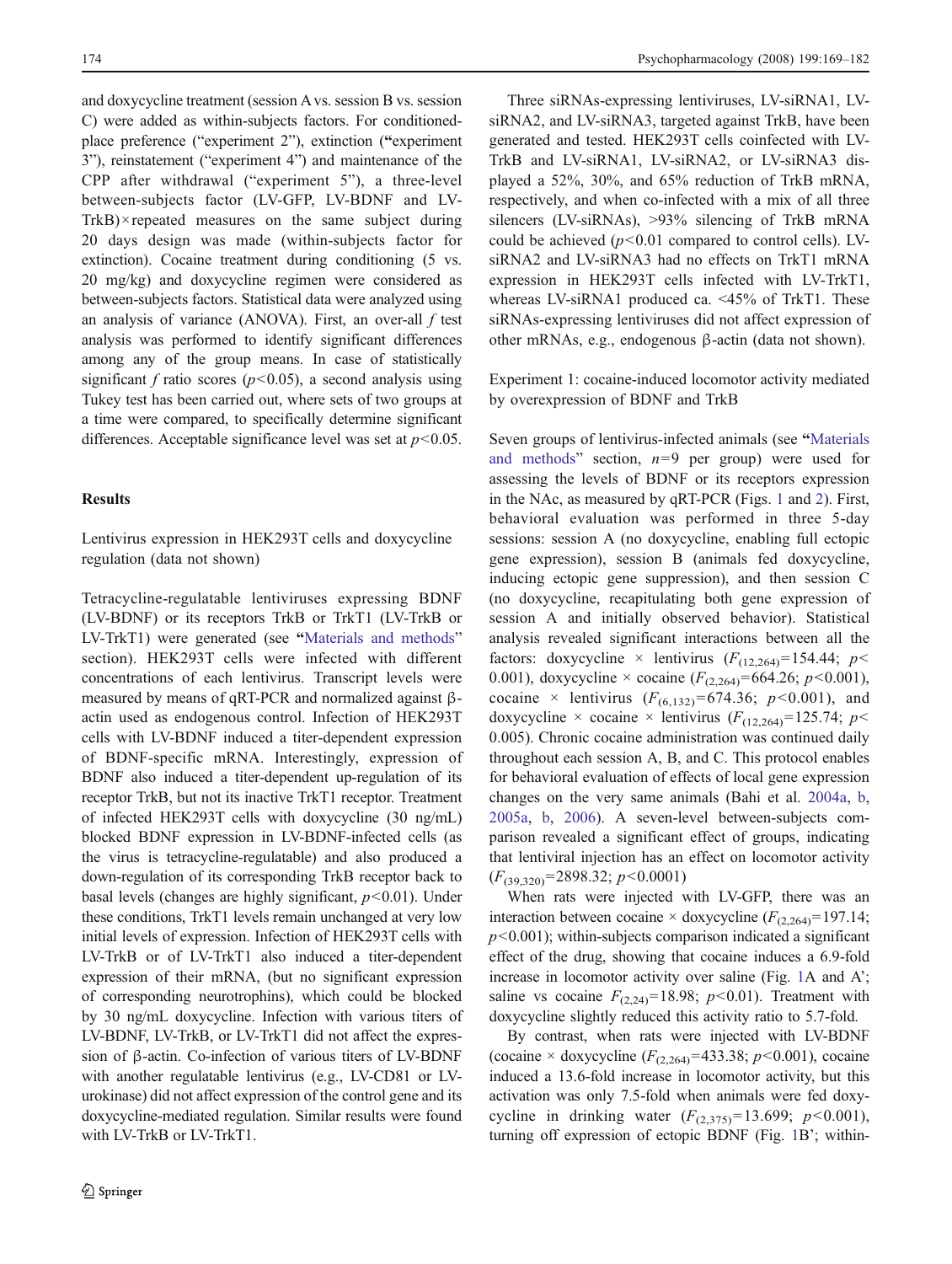

Fig. 1 *BDNF and TrkB induced locomotor activity after saline and cocaine injections.* Locomotor activity was monitored daily as rats  $(n=9$  per group) were chronically injected, first with saline ("habituation period"), then, 30 min later, with cocaine–HCl (15 mg/kg, i.p.). The total horizontal activity is expressed as distance traveled in cm (mean±SEM) during the three 5-days sessions. In the first session (*a* and *a*′/-doxycycline), rats (*n*=9 per group) were fed 5% sucrose, then switched to doxycycline regimen during the second session (*b* and *b*′/+ doxycycline) and, finally, changed back to

subjects analysis saline vs. cocaine  $F_{(2,24)}$ =893.71;  $p$  < 0.0001). In addition, in animals injected with LV-TrkB (cocaine  $\times$ doxycycline  $(F_{(2,264)} = 501.11; p < 0.001)$ , the locomotor activity was enhanced by 13.9-fold, but only by approximately 7.5 fold when fed doxycycline (Fig. 1B',  $F_{(2,24)}$ =893.71;  $p$  < 0.0001). When the expression of ectopic BDNF or TrkB genes was turned on again—upon removing doxycycline from the drinking water (Fig. 1C')—cocaine again re-induced hyperlocomotion and reinstated initially observed levels of ca. 16.8- and 14.9-fold increase in locomotor activity, respectively (Fig. 1C'; doxycycline treatments  $F_{(2,24)}$ =893.71; *p*< 0.001). These behavioral activities were reflected in mRNA expression in the NAc (Fig. 2A).

When LV-BDNF is co-injected with LV-TrkB (cocaine  $\times$ doxycycline  $(F_{(2,264)} = 549.24; p < 0.001)$ , cocaine-induced

normal regimen, with doxycycline-free 5% sucrose for the last session (*c* and *c*′/− doxycycline). At the end of each session, three rats per group were killed  $*_{p}$ <0.05,  $*_{p}$  <0.01, and  $*_{p}$  <0.005 vs. saline-treated animals "baseline"; #*p*<0.05, ##*p*<0.01 and ###*p*< 0.005 vs. LV-GFP-infected animals; £  $p$  < 0.05, ££  $p$  < 0.01, and £££ *p*< 0.005 vs. LV-TrkB-infected animals; \$*p*<0.05, \$\$*p*<0.01 and  $$$ \$\$\$p < 0.005 vs. LV-BDNF + LV-TrkB infected animals;  $\varnothing$  p < 0.05,  $\varnothing\varnothing$  *p*<0.01 and  $\varnothing\varnothing\varnothing$  *p*<0.005 vs. water fed animals

hyperlocomotion is highest, ca. 16-fold higher over saline (within-subjects comparison saline vs. cocaine  $F_{(2,24)}$ = 1,494.86; *p*<0.0001), but only ca. 7.4-fold when animals were fed doxycycline (Fig. 1A' and 1B';  $p < 0.001$ ). Removal of doxycycline restored cocaine-induced hyperlocomotion to its highest level, ca. 20.0-fold over saline (*F*(2,24)=1494.86; *p*<0.001 and *p*>0.1666 compared to sessions B and C, respectively). These effects were also reflected in the doxycycline-dependent expression of BDNF and TrkB mRNAs (Fig. 2A).

When rats were injected with LV-TrkT1 (cocaine x doxycycline  $(F_{(2,264)}=14.06; p<0.05)$ , the dominant-negative form of the Trk receptor, cocaine, induced a slight hyperlocomotor activity (Fig. 1; 3.9-fold higher than saline in session A,  $p<0.001$ ), and doxycycline had a significant



Fig. 2 BDNF, TrkB, and TrkT1 mRNA quantification after locomotor activity monitoring and doxycycline regulation of transcripts in vivo*.* Rats  $(n=9)$  were stereotaxically injected into the NAc with the lentiviral vectors mentioned on the *X*-axis. Animals were chronically injected cocaine (15 mg/kg i.p.) under different regimen, i.e., 5 days without doxycycline (session A); followed by 5 days under doxycycline (session B) and, finally, by 5 days without doxycycline (session

C), and locomotor activity was measured daily. At the end of each session, three rats per group were sacrificed by decapitation, brains were removed, and various regions including the NAc were dissected out. Total RNA was extracted, reverse transcribed, and used for qRT-PCR using specific primers for BDNF, TrkB and TrkT1 mRNAs. Data are presented as means±SEM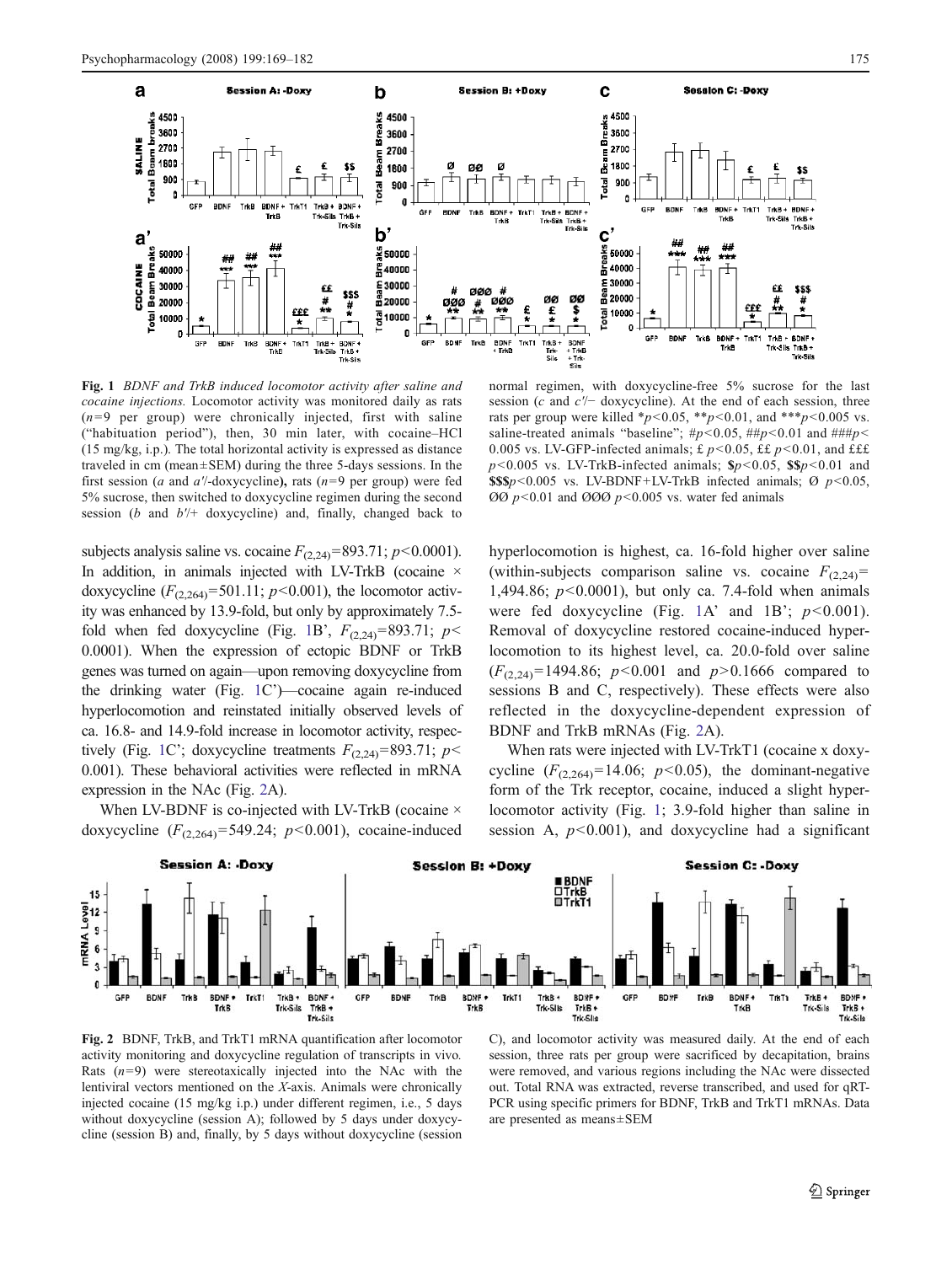behavioral effect (Fig. 1B; within-subjects comparison of doxycycline treatments  $F_{(2,24)}$ =72.40;  $p$ <0.0001), and it affected the expression level of TrkT1 mRNA (Fig. 2A). No difference was observed between sessions A and C (*F*(2,24)=72.40; *p*>0.938). Overexpression of TrkT1 did not affect the expression of BDNF or TrkB mRNA (Fig. 2A). Animals co-injected with LV-TrkT1 and LV-BDNF also induced a low response to cocaine, similar to GFP-treated animals, which was almost unchanged by doxycycline (data not shown).

*In vivo silencing of TrkB* The effects of silencing TrkB on BDNF signaling in the NAc was also tested on separate groups (Figs. 1 and 2). Animals co-injected with LV-GFP and LV-TrkB-siRNAs (cocaine  $\times$  doxycycline  $(F_{(2,264)}=$ 330.33;  $p$ <0.001) showed slightly lower levels in cocainemediated hyperlocomotion over LV-GFP controls, probably due to inhibition of endogenous TrkB (data not shown). However, when animals were co-injected with LV-TrkB and LV-TrkB-siRNAs (cocaine  $\times$  doxycycline;  $F_{(2,264)}$ = 197.14; *p*<0.001), cocaine induced ca. a 9.6-fold increase in hyperlocomotor activity over saline (Fig. 1; withinsubjects comparisons saline vs. cocaine  $F_{(2,24)}$ =1022.03;  $p$ <0.0001) that could be blocked by doxycycline reversibly (Fig. 1; within-subjects comparisons of doxycycline treatment: sessions A and C vs. session B:  $F_{(2,24)}=1022.03$ ;  $p<$ 0.0001; session A vs. session C: *p*>0.056). This cocainemediated increased hyperlocomotion is much smaller than in the absence of the LV-TrkB-siRNAs  $(p<0.01)$  because the siRNA-expressing lentivirus also suppresses the expression of the endogenous TrkB (Fig. 2A) and part of the observed hyperlocomotion was mediated by cocaine upregulation of TrkB in the NAc. Doxycycline reversibly blocked BDNF- or TrkB-mediated hyperlocomotion (Fig. 1B' and C'). An interesting observation must also be



noted, namely, the fact that silencing TrkB also induced a down-regulation of the endogenous BDNF expression in the NAc (compare BDNF mRNA expression, Fig. 2).

When LV-TrkB-siRNAs was co-injected with LV-TrkB together with LV-BDNF, similar behavioral effects were observed (cocaine  $\times$  doxycycline ( $F_{(2,264)}$ =177.86; *p*<0.001), (Fig. 1; within subjects comparison saline vs. cocaine  $F_{(2,24)}$ = 206.74; *p*<0.0001). The effects were of similar amplitude and were doxycycline regulated in a reversible way (Fig. 1; within-subjects comparisons of doxycycline treatment: sessions A and C vs. sessions B:  $F_{(2,24)}=206.74$ ;  $p<0.01$ ; session A vs. session C: *p*>0.924). However, when coinjected with LV-TrkT1, slightly lower levels in cocainemediated hyperlocomotion over LV-GFP controls were observed because of inhibition of endogenous TrkB, but this was not affected by doxycycline.

## Experiment 2: LV-BDNF- and LV-TrkB-induced conditioned-place preference

Animals (*n*=9 per group) were injected with either LV-GFP, LV-BDNF, or LV-TrkB into the NAc and trained for conditioned-place preference using 5 or 20 mg/kg of cocaine. The pre-exposure test showed that animals spent an equal amount of time in the two different chambers. Repeated ANOVA for both chambers (wire grid, floor mesh) revealed no significant effect (between-subjects factor comparisons, wire grid vs. floor mesh:  $F_{(11,60)}$ = 0.733;  $p > 0.396$ ; thus, the test was unbiased in terms of chamber preferences of untreated animals. Nevertheless, between-subjects comparisons revealed an effect of lentiviral vector used  $(F_{(11,60)}=68.772; p<0.0001)$ .

Figure 3 shows the results of the CPP test. Animals displayed significant place preference over the GFP-treated control and spent markedly more time into the cocaine-



Fig. 3 LV-BDNF and LV-TrkB enhance cocaine-induced-place preference. Four sets of three groups of rats (*n*=9 per group) were injected with either LV-GFP, LV-BDNF, or LV-TrkB. Rats were then trained for conditioned-place preference using 5 mg/kg of cocaine (a) or 20 mg/kg of cocaine (b; see "Materials and Methods" section). One set of each (six groups,  $n=9$  per group) was given 0.02% doxycycline in 5% sucrose during the conditioning period to block gene expression

during learning. The other sets were fed 5% sucrose only, allowing full expression of both BDNF and TrkB. After conditioning, rats were tested at day 10, and the time spent in cocaine-paired box was monitored. Values indicate means±SEM. \**p*<0.05 compared to LV-GFP; #*p*<0.05 ##*p*<0.01 compared to animals injected 5 mg/kg during conditioning;  $\pounds p < 0.05$   $\pounds p < 0.01$  compared to rats with no doxycycline during the conditioning (learning) period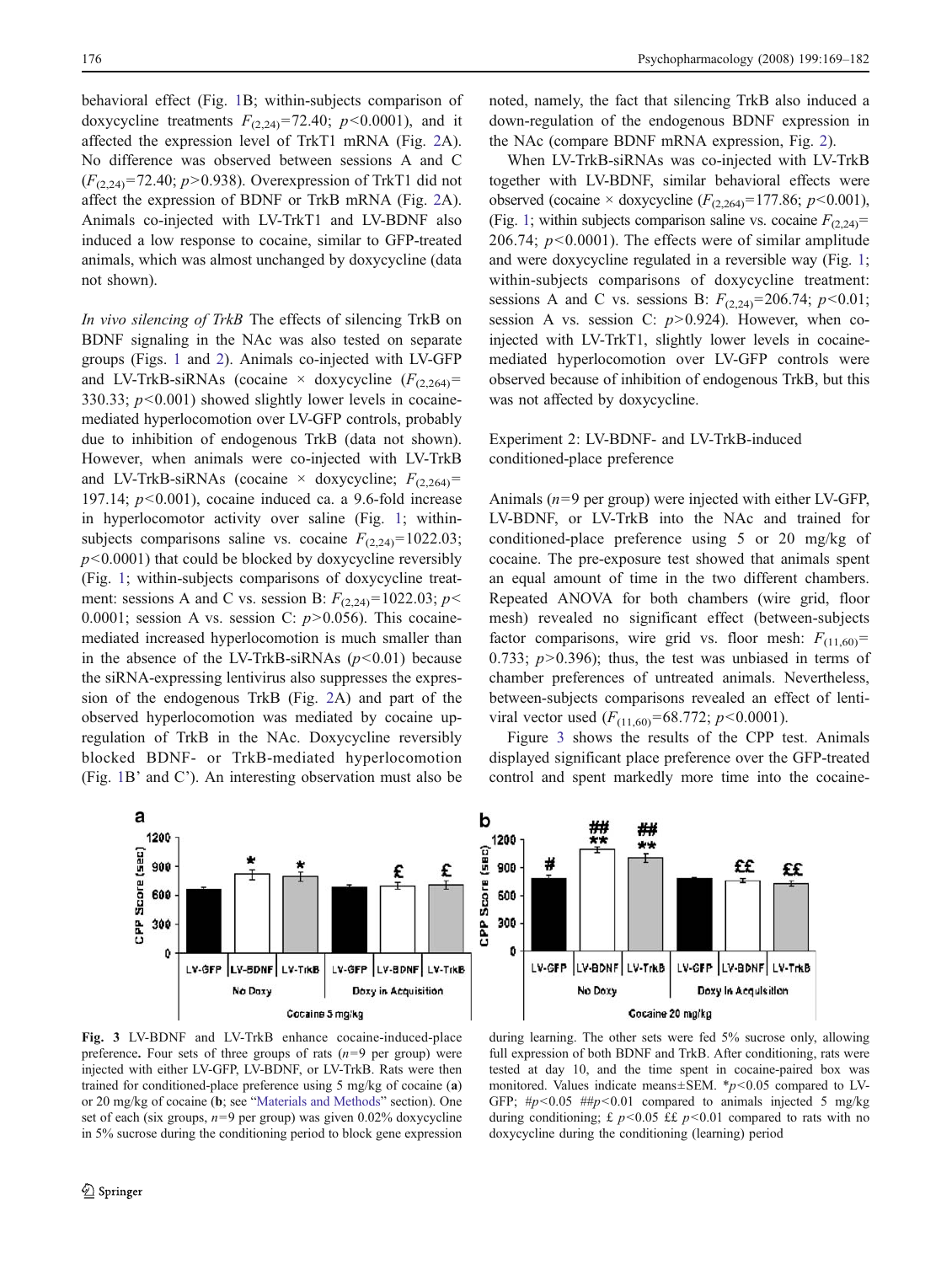paired box  $(F_{(11,60)}=68.722; p<0.0001)$ . The time increase spent into cocaine-paired chamber was related to the dose of drug administered. Between-subjects comparisons for cocaine dose during acquisition indicate a significant dose effect (Fig. 3A; 5 mg/kg vs. 20 mg/kg *F*(1,70)=24.955, *p*< 0.001), corresponding to ca. 24% increase at low dose (Fig. 3A; within subjects comparisons, saline vs. cocaine at 5 mg/kg:  $F_{(5,30)}$ =14.39;  $p$ <0.005) and 53% increase at higher dose (Fig. 3B; saline vs. cocaine at 20 mg/kg:  $F_{(5,30)}$ = 106.38; *p*<0.0001). During conditioning (days 3–10), some groups were fed 0.02% doxycycline in 5% sucrose to block ectopic gene expression. Between-subjects comparisons for doxycycline feeding during acquisition indicated a strong and significant effect  $(F_{(1,70)}=24.704, p<0.001)$ . Under these conditions, no place preference was observed, compared to controls  $(F_{(2,15)}=0.22; p>0.842)$ , even at high dose of cocaine  $(F_{(2,15)}=0.68; p>0.491)$ .

## Experiment 3: extinction by repeated testing

In another series of experiments, animals underwent a prolonged period of withdrawal from cocaine for 20 days without injections, following the establishment of CPP (Fig. 4). Under these conditions, time spent in cocainepaired box was gradually diminishing over testing days, and within-subjects comparisons of extinction revealed significant differences (extinction session 1 to 20:  $F_{(11,60)}$ = 76.447; *p*<0.001). Animals treated with LV-BDNF or LV-TrkB (Fig. 4B and C) clearly displayed marked delayed extinction over LV-GFP control animals (Fig. 4A; betweensubjects comparisons, LV-BDNF, and LV.TrkB vs. LV-GFP:  $F_{(2,15)}$ =30.12; *p*<0.01). Again, delayed extinction was dose-dependent and was very pronounced at high dose of cocaine (between subjects factor, 5 mg/kg vs. 20 mg/kg:  $F_{(5,36)}$ =163.59; *p*<0.0001). However, if animals had been fed doxycycline during acquisition (days 3–9 of the CPP protocol), preventing ectopic gene expression, no significant difference with LV-GFP-treated animals could be observed, even at a high dose of cocaine (Fig. 4A', B' and c'; between-subjects factor, with vs. without doxycycline:  $F_{(4,31)}=1.06$ ;  $p>0.394$ ). Furthermore, at the end of the extinction process, there was no difference among all the groups (three-level between-subjects comparisons, LV-GFP vs. LV-BDNF vs. LV-TrkB: *F*(11,60)=0.55; *p*>0.858). This observation prompted us to proceed towards priming assessments.

## Experiment 4: reinstatement by priming using low dose of cocaine

At the end of the period of withdrawal from cocaine (experiment 3), animals received saline injections or cocaine priming with low dose of cocaine (2 mg/kg; Fig. 5). Under these conditions, within-subjects saline priming did not affect CPP score (Fig. 5A and B;  $F_{(11,60)}$ = 0.39;  $p > 0.956$ ). In contrast, priming with very low dose of cocaine (2 mg/kg) at the end of this 20-day withdrawal period induced full recovery of place preference for animals treated with high doses of cocaine during the conditioning period (Fig. 5B'; within subject saline vs. cocaine:  $F_{(11,60)}$ =



Fig. 4 *LV-BDNF and LV-TrkB-mediated delayed extinction of cocaine-induced-place preference.* Four sets of three groups of rats (*n*=9 per group) were injected either with LV-GFP (*a*), LV-BDNF (*b*), or LV-TrkB (*c*). Rats were trained for conditioned-place preference as in Fig. 3. During the conditioning period only, one set of each (six groups,  $n=9$  per group) was fed 5% sucrose  $(a, b, \text{ and } c)$ , and the

other sets were fed 5% sucrose supplemented with 0.02% doxycycline (*a*′, *b*′ and c′). After CPP monitoring on day 10, rats were fed 5% sucrose only and were placed daily into the setup for 20 min during 20 days, but no injections were given during this prolonged period of withdrawal from cocaine. Values indicate means±SEM. The SEM bars have been omitted from the points for clarity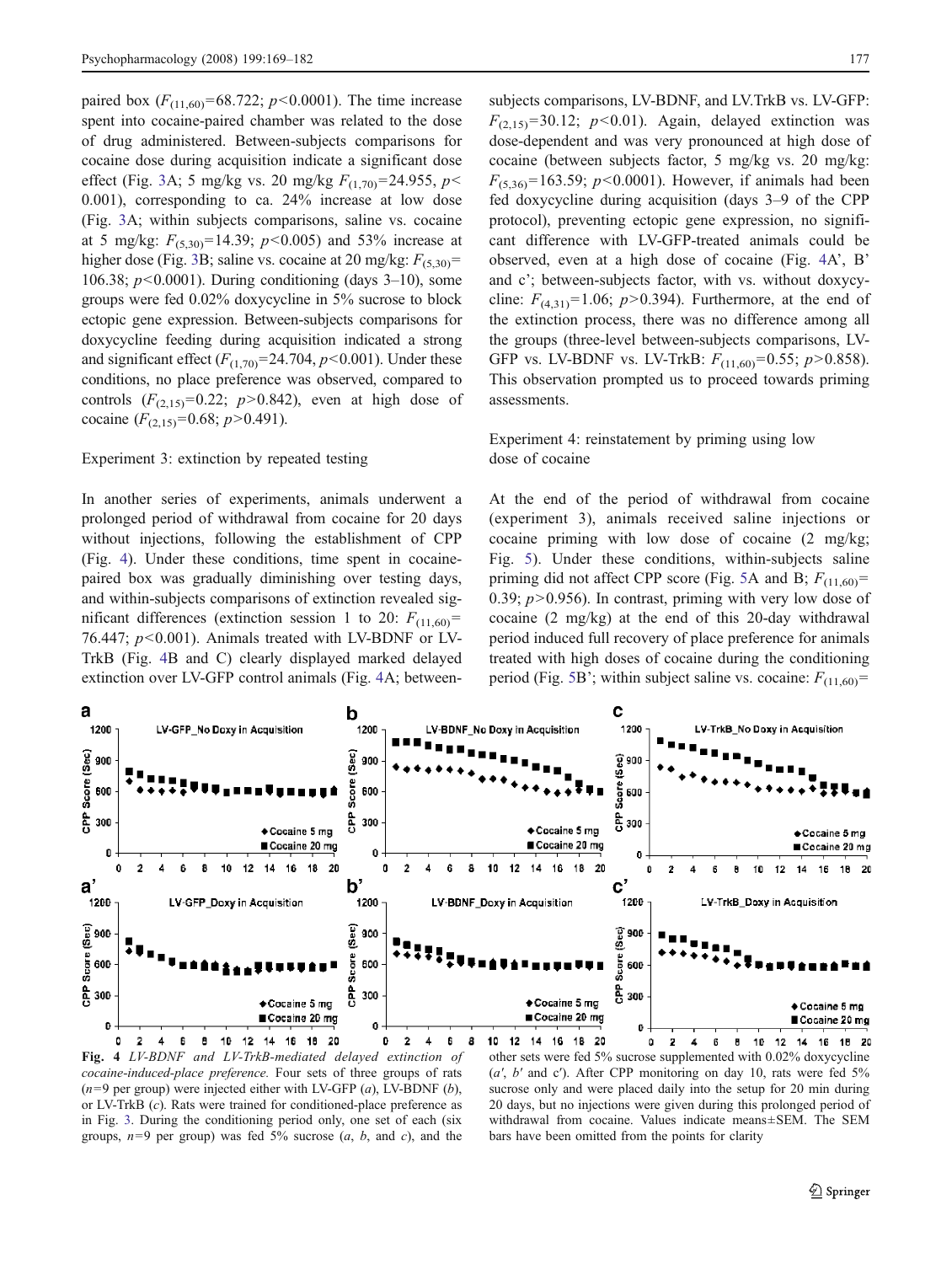

Fig. 5 *Extinction with saline pairings and reinstatement with low dose of cocaine injection.* Four sets of three groups of rats (*n*=9 per group) were injected with either LV-GFP, LV-BDNF, or LV-TrkB. Rats were then trained for conditioned-place preference with 5 mg/kg of cocaine (*a* and *a*′) or 20 mg/kg of cocaine (*b* and *b*′). During the conditioning period only, one set of each (six groups, *n*=9 per group) was fed 5% sucrose only, and the other sets were fed 5% sucrose and 0.02% doxycycline as in Fig. 4. After CPP monitoring on day 10, all animals were fed 5% sucrose only, and saline injections paired with

90.60; *p*<0.001). Between-subjects comparisons showed that animals receiving low dose of drug (5 mg/kg vs. 20 mg/kg cocaine during acquisition:  $F_{(1,70)}$ =44.33; *p* < 0.001) and no doxycycline during acquisition (with vs. without doxycycline:  $F_{(1,70)} = 18.35; p < 0.001$ ) still displayed slight but significant recovery of place preference upon priming after this 20-day period (Fig. 5A'). Animals fed doxycycline during the acquisition period, i.e., when gene expression had been blocked during learning, displayed no place preference upon cocaine priming (Fig. 5A'; between-subjects comparison, 5 mg/kg during acquisition:

 $\mathbf{a}$ 



LV-GFP LV-BDNF

No Doxy

600

300

G<sub>R</sub>

1200 CPP Score (sec) 900 £ £ Score 600 300  $\theta$ LV-GFP LV-BDNF LV-GFP LY-BONF LV-TrkB LV-TrkE Doxy in Acquisition No Doxy Cocaine 5 mg/kg

Fig. 6 *LV-BDNF and LV-TrkB maintained cocaine-induced-place preference.* Four sets of three groups of rats (*n*=9 per group) were injected with either LV-GFP, LV-BDNF, or LV-TrkB. Rats were then trained for conditioned-place preference, with 5 mg/kg of cocaine (a) or 20 mg/kg of cocaine (b), fed with or without doxycycline in 5% sucrose, as in Figs. 4 and 5 above. After CPP monitoring on day 10,

rats were kept in their home cages for 5 weeks. Thereafter, place preference was monitored. Values indicate means  $\pm$  SEM. \* *p*<0.05 compared to LV-GFP;  $\# p$ <0.05 compared to 20 mg/kg injected rats during conditioning;  $\pounds p < 0.05$  compared to rats with no doxycycline during the conditioning (learning) period

LV-GFP LV-BDNF LV-TrkE

Doxy in Acquisition

 $F_{(2,15)}=0.299$ ;  $p>0.746$ ). In contrast, animals previously conditioned with 20 mg/kg of cocaine displayed highly significant CPP scores upon cocaine priming (Fig. 5B'; between-subjects comparison, 20 mg/kg during acquisition: *F*(2,15)=130.62; *p*<0.001).

Place preference was then monitored (*a* and *b*). The next day, all animals received a priming injection of cocaine (2 mg/kg, i.p.), and place preference was immediately monitored again (a′ and b′). Values indicate means±SEM. \**p*<0.05 compared to LV-GFP; #*p*<0.05 ##*p*< 0.01 compared to animals injected 5 mg/kg during conditioning;  $\pounds p$  < 0.05  $\pounds$   $p \le 0.01$  compared to animals with no doxycycline during the conditioning (learning) period;  $\frac{1}{2}$  *p*<0.05  $\frac{1}{2}$  *p*<0.01  $\frac{1}{2}$  *p*<0.005 compared to animals receiving 2 mg/kg of cocaine for priming

Experiment 5: maintenance of the CPP

LV-TrkB

Cocaine 20 mg/kg

In another series of experiments, animals have been trained for CPP, then kept in their home cages for 5 weeks without drug injection (Fig. 6). At the end of this period, place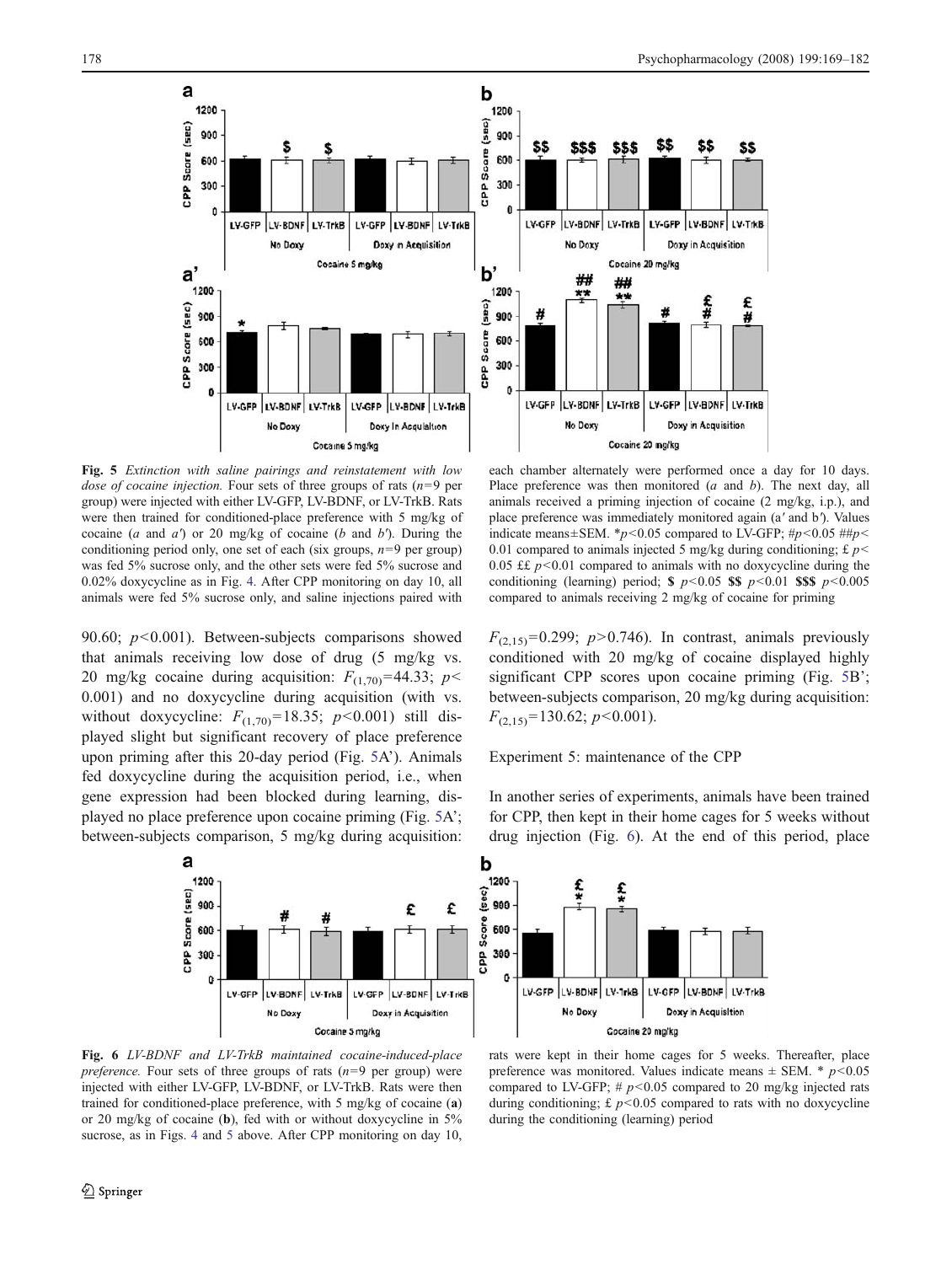preference was monitored without drug injection. Interestingly, place preference was maintained upon a prolonged period of withdrawal from cocaine (three-level betweensubjects factor:  $F_{(2,15)}$ =38.33; *p*<0.001). Between-subjects comparison of the initial CPP test showed that animals treated with high dose of cocaine spent more time in the cocaine-paired chamber when using 20 mg/kg during conditioning (Fig. 6B; between-subjects comparisons, 5 vs. 20 mg/kg: *F*(1,70)=7.85; *p*<0.007). The enhanced CPP score was observed only if ectopic gene expression was possible during the learning period (between-subjects comparison of doxycycline treatment:  $F_{(1,70)}$ =13.53; *p* < 0.004). Indeed, animals fed doxycycline during acquisition, i.e., when ectopic gene expression had been blocked at this period, displayed no place preference (Fig. 6A and B; within-subjects comparison of doxycycline treatment:  $F<sub>(2,15)</sub> = 0.14$ ; *p*>0.872). CPP reinstatement did not occur in all groups that have received doxycycline during acquisition, and no statistical difference was observed between LV-GFP, LV-BDNF, or LV-TrkB-infected animals (three-level between-subjects comparison of doxycycline treatments:  $F_{(5,30)}=0.76$ ;  $p>0.585$ ). It should be mentioned that between-subjects comparisons of post-conditioning and reinstatement showed that there was a slight but significant difference between CPP scores during post-conditioning and reinstatement (Fig. 3 vs. Fig. 6;  $F_{(23,120)}$ =71.066; *p* < 0.005).

At the end of behavioral analysis, animals have been sacrificed and gene expression assessed by means of immunohistochemistry (Fig. 7 and supplementary Figure S1). As expected, behavioral changes fully correlate lentivirus-mediated expression changes of BDNF or TrB. Animals infected with LV-BDNF and LV-TrkB displayed high expressions of BDNF or TrkB in the infected brain area (NAc), which was almost completely suppressed when the animals were fed doxycycline.

#### **Discussion**

In this study, we have developed an approach enabling a thorough investigation of the role of BDNF in cocaineinduced behavior, in a way that is superior to previous genetic and pharmacological methods. The use of regulatable lentiviruses locally overexpressing either BDNF or its receptors TrkB or TrkT1 in combination enables to test on the very same animal the effects of very local changes in gene expression on behavior. In combination with lentiviruses locally silencing these genes, it enabled for the first time a very clear evaluation of the role of BDNF expression in the NAc in cocaine reward. Our data demonstrate that transient overexpression of BDNF and/or its receptor TrkB in the mesolimbic DA pathway induces potent and long-



Fig. 7 BDNF and TrkB immunohistochemistry at the site of stereotaxic injection of LV-BDNF or LV-TrkB in the nucleus accumbens (NAc). a Rats were killed at the end of the experiment, brains were dissected out and processed for immunohistochemistry (see "Materials and Methods" section for details). Magnification ×40. b Topography of stereotaxic injection sites. Antero-posterior coordinates according to Paxinos and Watson (1998), are shown on the left side of each coronal section. *cc* Corpus callosum, *Co* NAc core, *CPu* caudate putamen, *Sh* NAc shell

lasting behavioral effects. Intra-NAc BDNF or TrkB expression increased locomotor activity and resulted into the development of behavioral sensitization together with enhanced cocaine-induced place preference. In contrast, animals receiving lentiviral injection of TrkT1 or TrkBspecific siRNAs were less sensitive to the locomotor stimulant effects of cocaine than TrkB-treated animals. Furthermore, BDNF and TrkB are involved in the learning of drug preference, and this acquisition is maintained throughout after a prolonged period of withdrawal from cocaine, but only if BDNF expression is reactivated. This confirms studies showing that BDNF is important in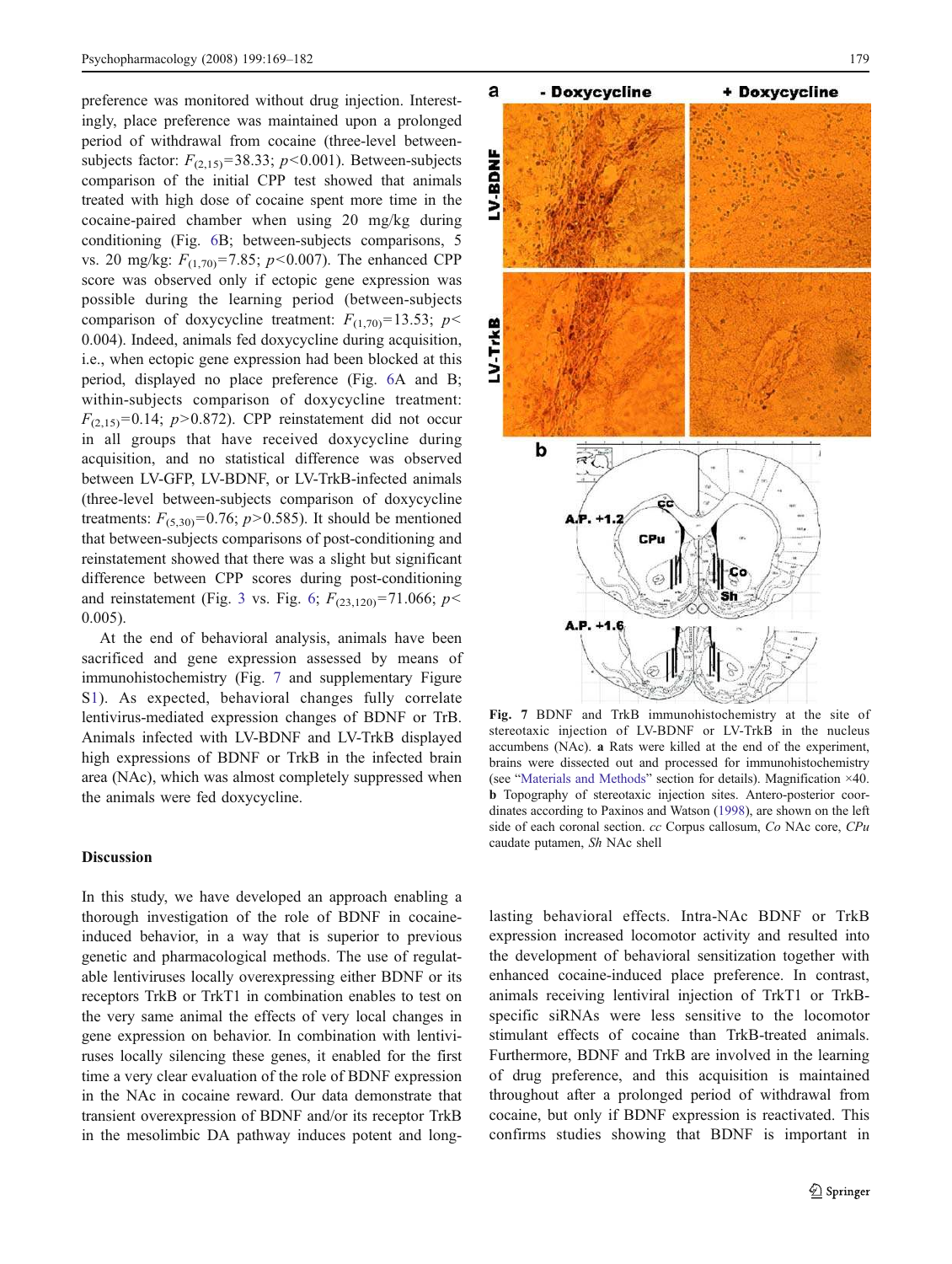regulating synaptic plasticity in the brain areas that process reward information and that BDNF in the NAc promotes persistent cocaine-seeking behaviors and heightens relapse vulnerability (Schoenbaum et al. 2007).

Four major findings arise from cocaine-induced CPP experiments. First, these data show that cocaine-induced CPP was enhanced by BDNF and TrkB, and once established, CPP was maintained for at least 5 weeks compared to GFP-injected animals. Second, the conditioned-place preference could be extinguished by repeated testing for the place preference without drug exposure. However, this extinction was delayed when animals were overexpressing BDNF or TrkB in the mesolimbic DA system. Finally, and most importantly, our data show that, after extinction, a priming injection with low dose of cocaine (2 mg/kg) reinstated the cocaine-induced CPP. After a prolonged period of withdrawal from cocaine, animals given an injection of cocaine before the test session spent more time in the chamber originally paired with cocaine during the conditioning phase. Reinstatement after extinction was enhanced when animals were stereotaxically injected with LV-BDNF or LV-TrkB in the NAc. Furthermore, CPP scores were highly reduced if animals were fed doxycycline during the acquisition period; therefore, when BDNF and TrkB were inhibited during learning, animals had greater difficulties to associate cocaine injections with a specific environmental context.

Our data clearly support previous observations and further establish that BDNF modulates behavior and reward during the acquisition of cocaine CPP. BDNF and TrkB are involved in appetite behavior (Kernie et al. 2000); therefore, it is not surprising that overexpression of BDNF activates brain reward and place preference in a CPP test. Furthermore, we show that upon BDNF expression, extinction is delayed, which stresses the significant implications for BDNF signaling in cocaine reward. The rewarding effects of cocaine assessed in the CPP paradigm and open-field locomotor activity monitoring are drastically and reversibly attenuated in TrkB-silenced animals and confirm important roles for BDNF in psychostimulant actions. This agrees with observations on BDNF knockout mice (Sora et al. 2001). Heterozygous BDNF knockout mice displayed less locomotion during habituation and less locomotion after cocaine injections. Cocaine-CPP was reduced in the BDNF heterozygotes mice, which displayed no significant difference from saline control values at a dose of 10 mg/kg s.c. cocaine, although they exhibited cocaine-induced preference at a 20 mg/kg dose. However, developmentally related behavioral impairment and particularly learning deficits could not be excluded in knockout models—and indeed have been documented in BDNF+/− mice—which is not the case in the lentiviral approach proposed in this study.

The finding that CPP, once established, was maintained over time is interesting. Our findings clearly demonstrate that drug-related cues are still effective over 5 weeks, implying that BDNF and TrkB may facilitate memory consolidation. This agrees with previous reports showing that cocaine-induced CPP is maintained up to 4 weeks (Mueller and Stewart 2000). In another study, conditionedplace preference based on pairing an environment with either morphine or naloxone has been reported to occur after three pairings of subcutaneous drug injections and to be retained for at least 1 month (Mucha and Iversen 1984). In addition, our data show that a prolonged period of withdrawal from cocaine led to the reduction of the CPP score. This fully agrees with published results from other groups (Mueller and Stewart 2000), showing that once cocaine-induced CPP has been established, rats injected only with saline subsequently display significant attenuation in cocaine-induced increase in time spent, in comparison to non-extinction-treated control rats (Calcagnetti and Schechter 1993).

The changes observed in the CPP paradigm were strikingly similar to the effects of TrkB knockout on cocaine-induced locomotion (Grimm et al. 2003; Hall et al. 2003; Horger et al. 1999). Locomotor stimulating effects of cocaine were reduced but not eliminated in TrkB-silenced animals with a similar dose–effect profile. TrkB silencing produces a downregulation of endogenous BDNF, again emphasizing the striking role of the BDNF system on cocaine-mediated behavioral changes. Decreases in cocaine efficacy with reduced BDNF or TrkB expression are consistent with observations that cocaine sensitization is delayed in the BDNF +/− mice (Hall et al. 2003) and with observations that BDNF administration delays extinction (Grimm et al. 2003) and enhances cocaine sensitization and conditioned reinforcement (Horger et al. 1999). Together, this strengthens the notion that differences in BDNF expression may underlie associations between markers near the BDNF gene locus and drug addiction and supports suggestions that human allelic variation at a locus in or near the BDNF gene could contribute to individual differences in human addiction vulnerability (Krebs et al. 2000; Uhl et al. 2001). Human genomic markers within or near the BDNF locus have been linked to or associated with substance abuse (Hall et al. 2003). Post mortem human brain specimens reveal individual differences in the levels of BDNF mRNA and in mRNA splicing patterns.

However, these previous works did not address two important questions. What is the role of BDNF in cocaine reward and relapse, and in which brain area(s) does BDNF have its effects on cocaine reward and relapse? The present study has been performed into the NAc shell, thus supporting the view that behavioral sensitization may involve BDNF or TrkB expression changes preferentially in this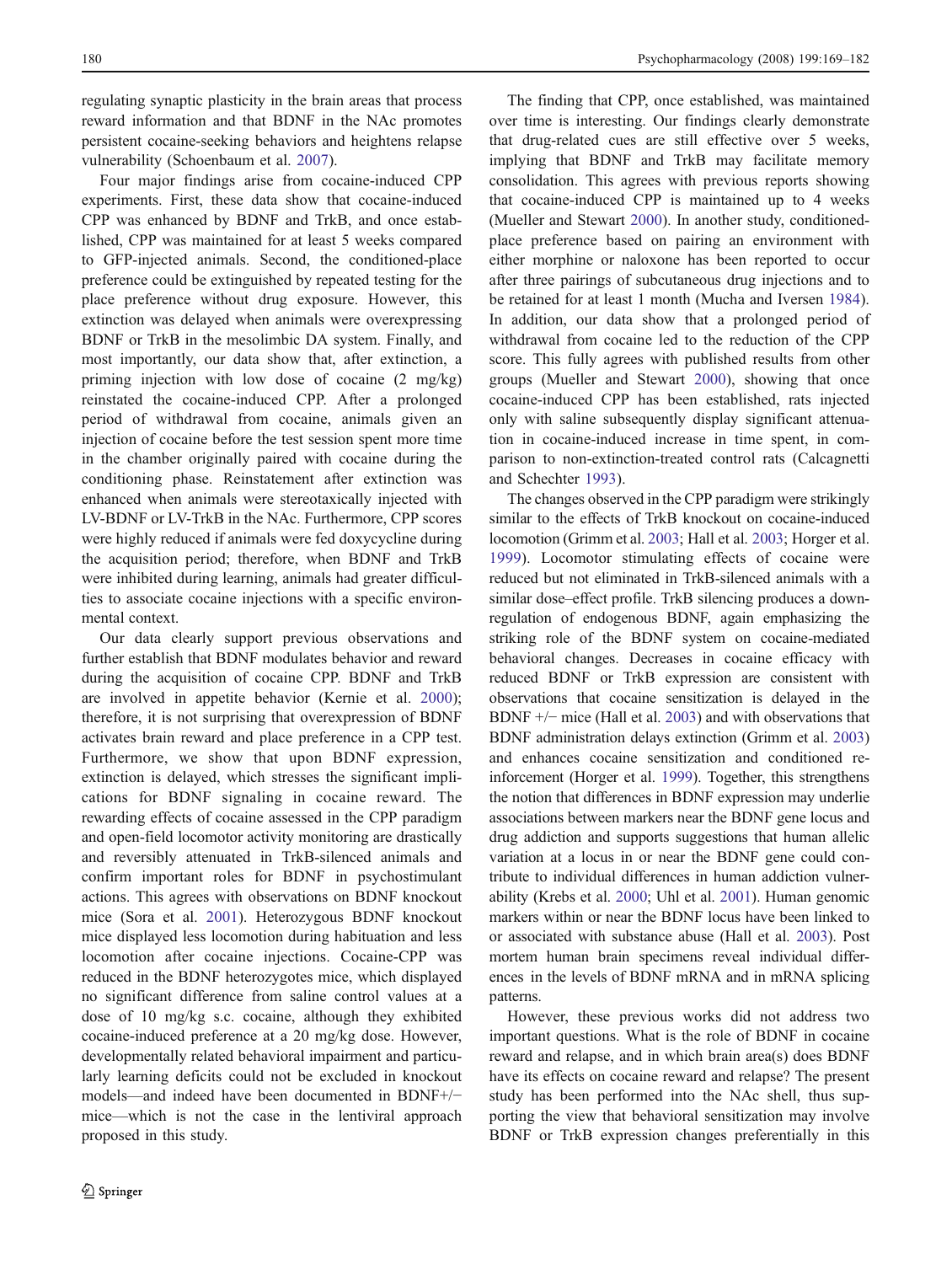brain area. In the shell, but not in the core of the NAc, the level of BDNF mRNA is significantly increased after acute and repeated cocaine treatment, and during cocaine withdrawal (Filip et al. 2006). Combined knockouts of DAT and SERT genes are required to eliminate cocaine reward (Sora et al. 2001). As BDNF effects on both systems have been identified (Hyman et al. 1991, 1994), the large effects of partial TrkB knockdown on cocaine reward mechanisms might also be largely because of actions of BDNF on both dopaminergic and serotoninergic systems (Altar et al. 1994). This may thus support the idea that both neurotransmitter functions may be critical determinants of cocaine reward (Hall et al. 2003; Uhl et al. 2002). To confirm that BDNF had a critical role in the NAc shell, as opposed to upstream or downstream structures, Graham locally injected an adeno-associated viral vector to knockdown BDNF protein production in the accumbens shell, leading to a substantial reduction in BDNF levels in this brain area (46%) and causing a downward shift in the dose– response curve, suggesting a decrease in cocaine's rewarding effects (Graham et al. 2007). Our present experiments clearly consolidate these suggestions and identifies the BDNF gene together with its active TrkB receptor because of their mutual individual variations and mutual regulatory effects in the NAc, as an essential gene for cocaine reward and cocaine addiction.

Acknowledgements Supported, by Swiss National Foundation grants 3100-059350 and 3100AO-100686 (JLD). The authors are grateful to Mrs. C. Deforel-Poncet and Dominique Schlicht for their skilful assistance and to Dr. Eero Castren (University of Helsinki, Finland) for providing TrkB and TrkT1 constructs, useful discussions, and comments on our data. Authors are also grateful to Dr. Alexander Kusnecov (Rutgers University, USA) for critical comments and suggestions of the manuscript and for Y. Mineur and C. Brabant, Department of Psychiatry, Yale University School of Medicine, for useful help in statistical analysis.

## References

- Altar CA, Boylan CB, Fritsche M, Jackson C, Hyman C, Lindsay RM (1994) The neurotrophins NT-4/5 and BDNF augment serotonin, dopamine, and GABAergic systems during behaviorally effective infusions to the substantia nigra. Exp Neurol 130:31–40
- Bahi A, Boyer F, Gumy C, Kafri T, Dreyer JL (2004a) In vivo gene delivery of urokinase-type plasminogen activator with regulatable lentivirus induces behavioral changes in chronic cocaine administration. Eur J Neurosci 20:3473–3488
- Bahi A, Boyer F, Kafri T, Dreyer JL (2004b) CD81-induced behavioral changes during chronic cocaine administration: in vivo gene delivery with regulatable lentivirus. Eur J Neurosci 19:1621–1633
- Bahi A, Boyer F, Bussard G, Dreyer JL (2005a) Silencing dopamine D3-receptors in the nucleus accumbens shell in vivo induces changes in cocaine-induced hyperlocomotion. Eur J Neurosci 21:3415–3426
- Bahi A, Boyer F, Kolira M, Dreyer JL (2005b) In vivo gene silencing of CD81 by lentiviral expression of small interference RNAs suppresses cocaine-induced behavior. J Neurochem 92:1243–1255
- Bahi A, Boyer F, Kafri T, Dreyer JL (2006) Silencing urokinase in the ventral tegmental area in vivo induces changes in cocaineinduced hyperlocomotion. J Neurochem 98:1619–1631
- Berhow MT, Russell DS, Terwilliger RZ, Beitner-Johnson D, Self DW, Lindsay RM, Nestler EJ (1995) Influence of neurotrophic factors on morphine- and cocaine-induced biochemical changes in the mesolimbic dopamine system. Neuroscience 68:969–979
- Bibel M, Barde YA (2000) Neurotrophins: key regulators of cell fate and cell shape in the vertebrate nervous system. Genes Dev 14:2919–2937
- Bolaños CA, Nestler EJ (2004) Neurotrophic mechanisms in drug addiction. Neuromolecular Med 5(1):69–83
- Bonhoeffer T (1996) Neurotrophins and activity-dependent development of the neocortex. Curr Opin Neurobiol 6:119–126
- Calcagnetti DJ, Schechter MD (1993) Extinction of cocaine-induced place approach in rats: a validation of the "biased" conditioning procedure. Brain Res Bull 30:695–700
- Filip M, Faron-Gorecka A, Kusmider M, Golda A, Frankowska M, Dziedzicka-Wasylewska M (2006) Alterations in BDNF and trkB mRNAs following acute or sensitizing cocaine treatments and withdrawal. Brain Res 1071:218–225
- Graham DL, Edwards S, Bachtell RK, Dileone RJ, Rios M, Self DW (2007) Dynamic BDNF activity in nucleus accumbens with cocaine use increases self-administration and relapse. Nat Neurosci 10:1029–1037
- Grimm JW, Lu L, Hayashi T, Hope BT, Su TP, Shaham Y (2003) Time-dependent increases in brain-derived neurotrophic factor protein levels within the mesolimbic dopamine system after withdrawal from cocaine: implications for incubation of cocaine craving. J Neurosci 23:742–747
- Guillin O, Diaz J, Carroll P, Griffon N, Schwartz JC, Sokoloff P (2001) BDNF controls dopamine D3 receptor expression and triggers behavioral sensitization. Nature 411:86–89
- Hall FS, Drgonova J, Goeb M, Uhl GR (2003) Reduced behavioral effects of cocaine in heterozygous brain-derived neurotrophic factor (BDNF) knockout mice. Neuropsychopharmacology 28:1485–1490
- Horger BA, Iyasere CA, Berhow MT, Messer CJ, Nestler EJ, Taylor JR (1999) Enhancement of locomotor activity and conditioned reward to cocaine by brain-derived neurotrophic factor. J Neurosci 19:4110–4122
- Hyman C, Hofer M, Barde YA, Juhasz M, Yancopoulos GD, Squinto SP, Lindsay RM (1991) BDNF is a neurotrophic factor for dopaminergic neurons of the substantia nigra. Nature 350:230–232
- Hyman C, Juhasz M, Jackson C, Wright P, Ip NY, Lindsay RM (1994) Overlapping and distinct actions of the neurotrophins BDNF, NT-3, and NT-4/5 on cultured dopaminergic and GABAergic neurons of the ventral mesencephalon. J Neurosci 14:335–347
- Kernie SG, Liebl DJ, Parada LF (2000) BDNF regulates eating behavior and locomotor activity in mice. Embo J 19:1290–1300
- Krebs MO, Guillin O, Bourdell MC, Schwartz JC, Olie JP, Poirier MF, Sokoloff P (2000) Brain derived neurotrophic factor (BDNF) gene variants association with age at onset and therapeutic response in schizophrenia. Mol Psychiatry 5:558–562
- Kryl D, Yacoubian T, Haapasalo A, Castren E, Lo D, Barker PA (1999) Subcellular localization of full-length and truncated Trk receptor isoforms in polarized neurons and epithelial cells. J Neurosci 19:5823–5833
- Liu QR, Lu L, Zhu XG, Gong JP, Shaham Y, Uhl GR (2006) Rodent BDNF genes, novel promoters, novel splice variants, and regulation by cocaine. Brain Res 1067:1–12
- Lu L, Dempsey J, Liu SY, Bossert JM, Shaham Y (2004) A single infusion of brain-derived neurotrophic factor into the ventral